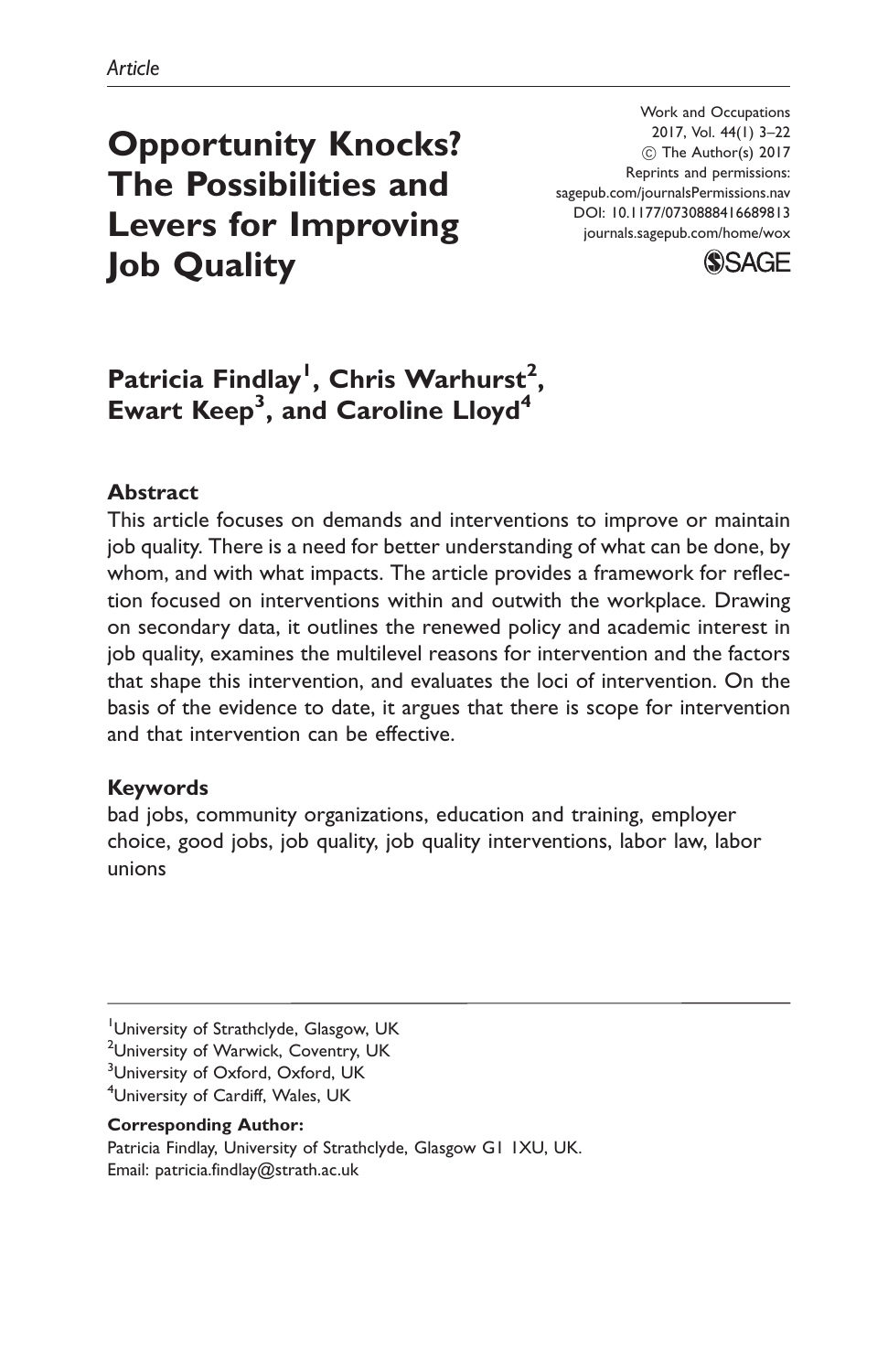Job quality and recognition that it needs to be improved has gone mainstream among policymakers. In September 2015, the G20—the forum of governments and central banks of the advanced economies which includes the United States and the United Kingdom—signed the Ankara Declaration. This explicitly and formally recognizes the importance of job quality. It commits governments to strengthening job quality as a route to achieving strong, sustainable, and balanced economic growth that might also deliver inclusiveness and improved living standards. The significance of this development should not be underestimated, as G20 countries contribute 85% of gross world product and have two thirds of the world's population ([www.g20.org\)](www.g20.org).

The Ankara Declaration is part of a trend in which supranational and intergovernmental organizations such as the Organisation for Economic Co-operation and Development (2014) and the European Union (EU; European Commission, 2012) have introduced initiatives to promote job quality and its economic and social benefits. National governments also recognize the importance of job quality. Scotland, for example, established a Fair Work Convention in 2014 (Fair Work Convention, 2016), subsequently stimulating a Parliamentary Inquiry into work, wages, and well-being which argued that the low road to poor job quality must be closed off and a high road to good job quality must be created (Scottish Parliament Economy, Enterprise and Tourism Committee, 2016). Resonating with this aim, practitioners within countries, such as, professional human resource associations (e.g., the U.K.'s Chartered Institute of Personnel and Development) and national labor union confederations (e.g., the AFL-CIO), as well as individual unions have become increasingly aware of the importance of job quality (see Findlay, Kalleberg, & Warhurst, 2013).

There has also been renewed academic interest internationally in job quality. Explicitly and implicitly, job quality featured strongly in what are now classic studies of work (e.g., Braverman, 1974). Some of this academic research translated into workplace interventions through the international Quality of Working Life movement of the 1960s and 1970s (Grote & Guest, 2017). However, interest waned with the onslaught of economic crisis from the mid-1970s, with job losses exercising not only policymaker but also academic minds, resting on the assumption that, by way of response to the crisis, it was better to have any jobs than pursue good jobs ([www.makingbadjobsbetter.org.uk\)](www.makingbadjobsbetter.org.uk). With this renewed interest, research now focuses on job quality generally (e.g., Gallie, 2007; Holzer, 2011) and on what might be termed bad jobs (e.g., Gautie & Schmitt, 2009; Kalleberg, 2011; McGovern, Hill, Mills, & White, 2007). A key concern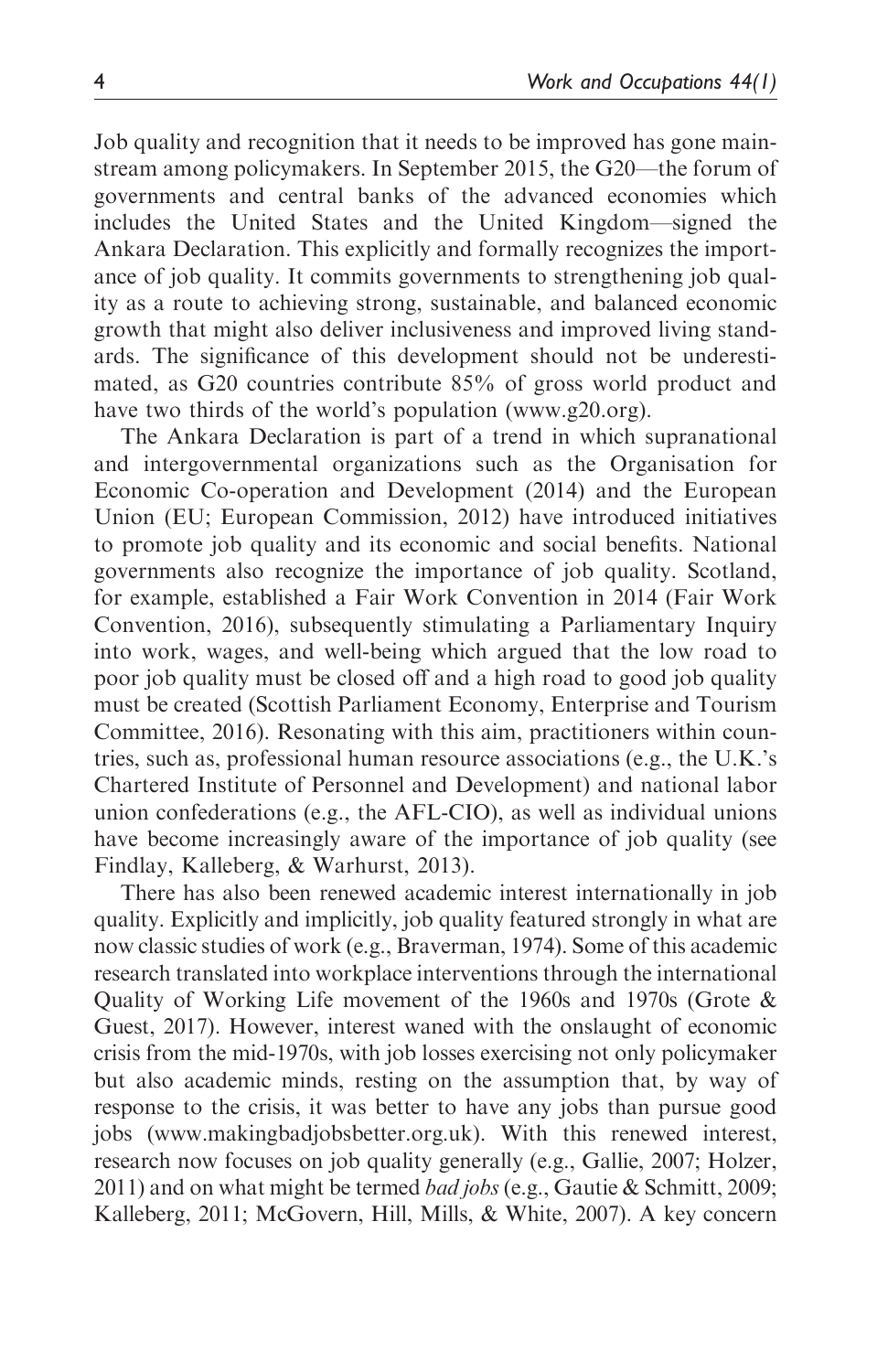has been how to define job quality (see Findlay et al., 2013; Wright, 2015). While no definitional consensus has emerged and debates over objective job characteristics and subjective employee perceptions continue (Knox et al., 2015), key components have been identified and a second research dimension has emerged evaluating patterns of, and trends in, job quality nationally and internationally (e.g., Kalleberg, 2011; Muñoz de Bustillo, Fernández-Macías, Antón, & Esteve, 2011).

This research shows that too many developed countries have poor quality jobs and that while there have been some improvements within some countries, a number of previously good jobs are worsening and there is growth in the number of bad jobs (Hurley et al., 2015; Kalleberg, 2011; Leschke, Watt, & Finn, 2012; Rothstein, 2012). As Carré, Findlay, Tilly, and Warhust (2012) explain, good jobs can deteriorate and bad jobs get worse, and, with employment growth or contraction, the stock of good and bad jobs can change nationally—as well as by industry and locality (Green & Owen, 2006).

As a result, there have been calls by academics for interventions to improve job quality. For example, Kalleberg (2011) has called for a "new social contract" to address jobs polarization and precarity (e.g., PEPSO, 2015), Grimshaw and Carroll (2008) have outlined a ''new deal'' for workers in low-wage, low-skill jobs, and Osterman and Shulman (2011) have called simply for bad jobs to be made good. Most recently, following the Presidential election success of Donald Trump, the Economic Policy Institute (2016) has called for a ''real agenda'' to support good jobs in the United States.

These debates raise obvious questions: if job quality is a problem, what can be done—and by whom—to maintain or improve it? These are challenging questions and are the focus of this special issue. This opening article provides a framework for reflection that focuses on interventions that are within and outwith the workplace, examining not just where intervention occurs but also who intervenes and with what impacts. The next section outlines the contextual reasons for intervention and the factors that shape that intervention. The following section then examines the emerging scope for intervention, with the final main section evaluating the loci of targeted intervention.

## Reasons to be Cheerful? The Good and Bad News About Job Quality

Policy interest has been stimulated by both bad and good news about job quality—that is, the negative and positive drivers for improving it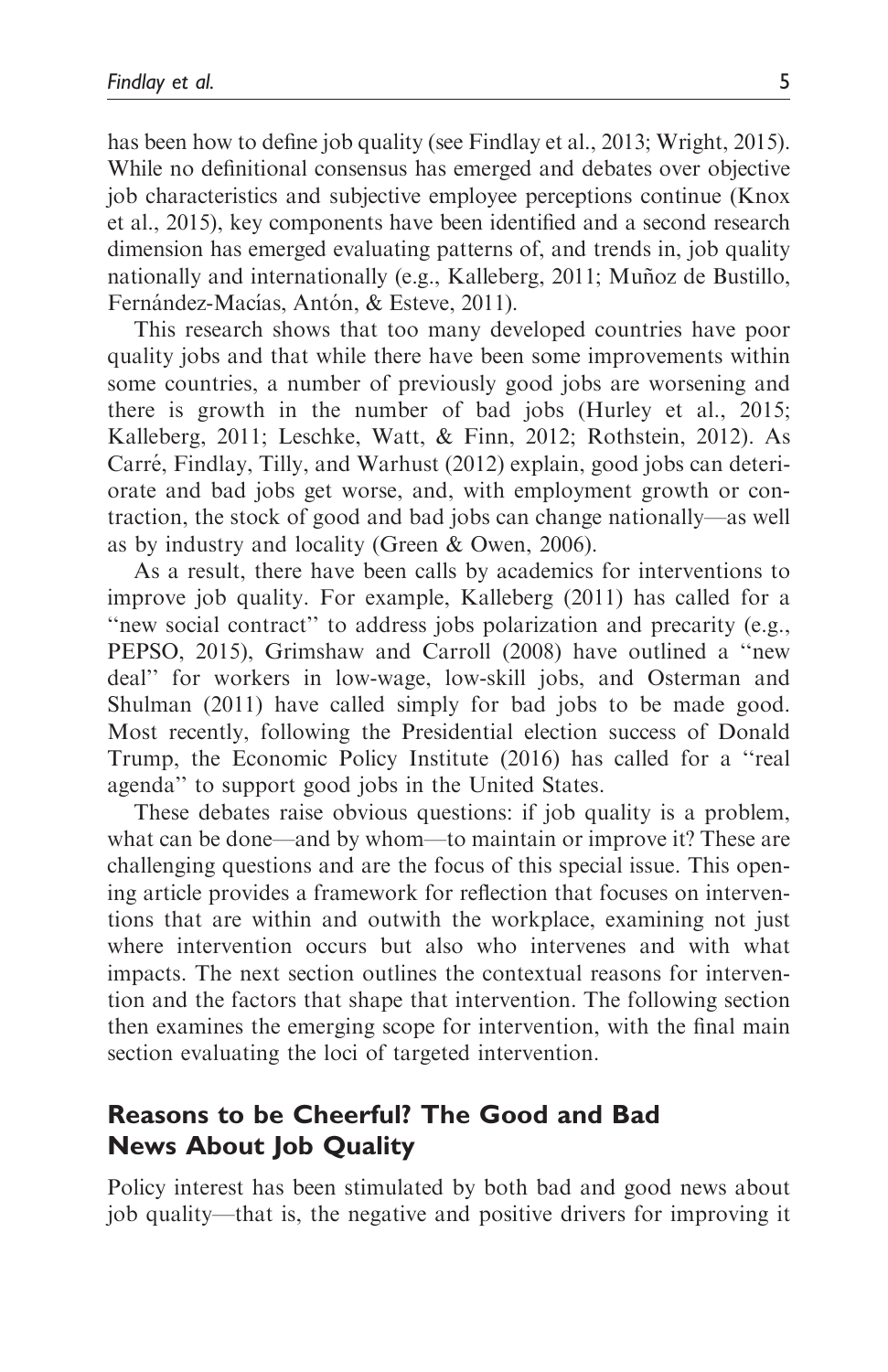(Warhurst & Knox, 2015). The bad news relates to the negative impacts of poor job quality on individual workers, firms, and countries. Working in bad jobs can depress individual earnings, job satisfaction, and health (Chandola, 2010). Bad jobs can also impose costs on employers directly and indirectly, for example, through higher turnover rates (Sisson, 2014) that in turn pose additional recruitment and retraining costs and through lower productivity and performance. The cost of bad jobs is also externalized beyond the workplace to healthcare, welfare, and taxation systems and so is of concern to governments (Chandola, 2010). This bad news story also bridges individuals and societies in terms of career and earnings progression potential and their implications for inequality and social mobility. In the United States, concern over growing income inequality and living standards has stimulated discussion on how to improve job quality (Hiltonsmith & Daly, 2014).

As for the good news, there is increasingly strong evidence attesting to the importance of good quality jobs for individuals, organizations, and countries (Green, 2009; Tomlinson & Walker, 2010). For the EU, economic crisis threw into sharp focus the recognition that countries with better job quality tend to have higher employment participation and lower unemployment rates. The Scandinavian nations' attention has been drawn by the apparent relationship between good jobs, organizational learning cultures, and company-level innovation, as witnessed in the various Finnish working life development programs (Alasoini, 2009). Indeed, there is now evidence of a strong correlation between innovation and job quality across countries and industries, at least in Europe (Erhel  $& Guergoat-Larivière, 2016$ ). In Scotland, concerns over the limited impact of improving skills supply and a growing concern over poverty and inequality have driven policy and practitioner concerns over job quality and have shifted the policy debate significantly toward support for fair work and workplace innovation (Findlay et al., 2016). In Australia, the focus on job quality arose with government recognition that more effective skill utilization could be levered through working practices that characterize good jobs (Skills Australia, 2012).

Given the range of positive outcomes associated with good jobs and the range of negative outcomes associated with bad jobs, what then explains the persistence of bad jobs and good jobs becoming worse? The answer is complex. The quality and quantity of jobs is shaped in large part by structural and technological factors, mediated by national institutional characteristics (Frege & Godard, 2014; Vidal, 2013). This mediation is notably through the role and activities of social partners in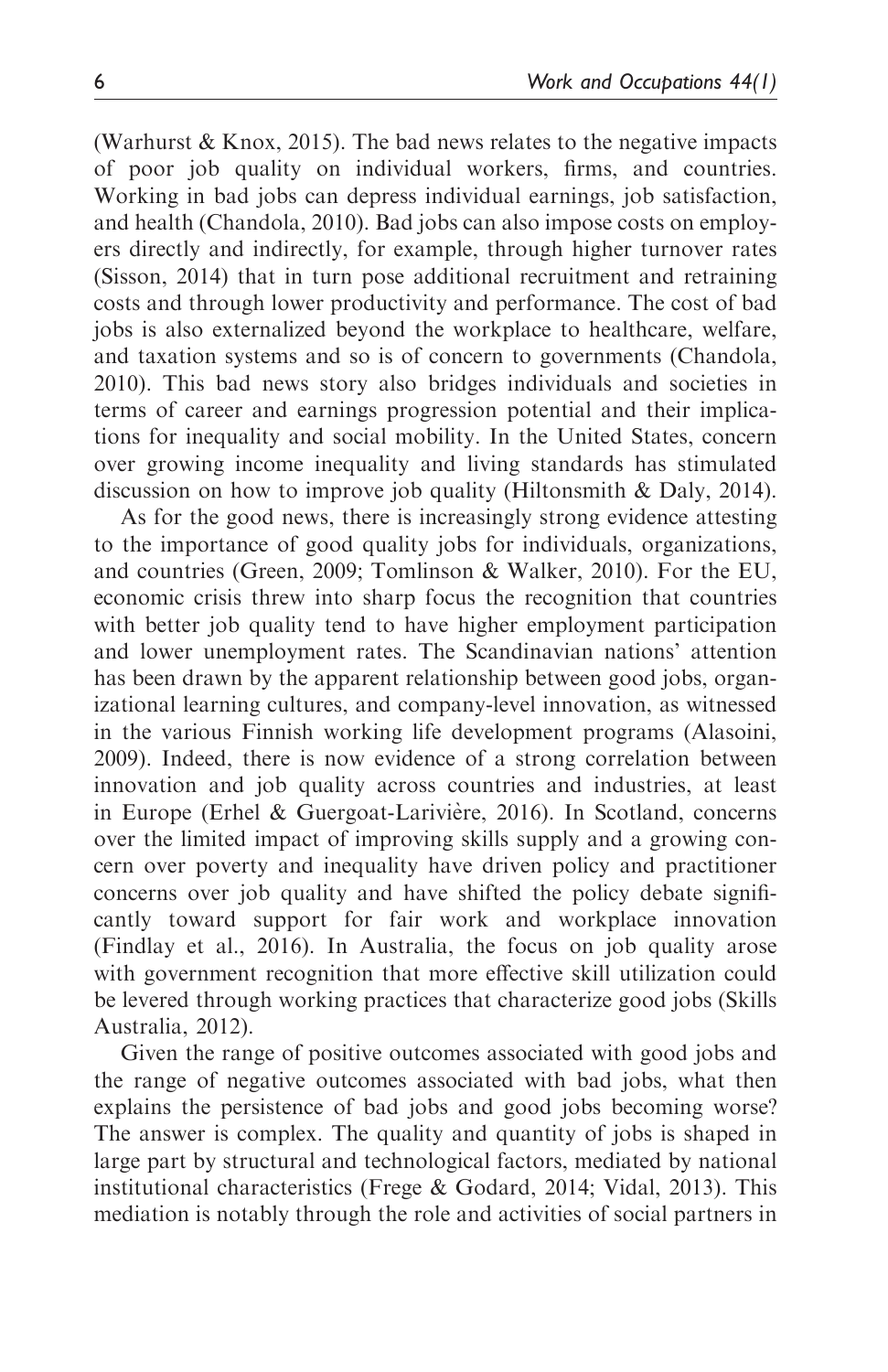national and workplace level policy and practice. As Holman (2013) has argued, institutional facilitators of good job quality in social democratic regimes include policies promoting full employment and employment rights for all alongside ''organised labour's strong capacity to influence decision-making within firms and government'' (pp. 496–497). An example of this possibility is provided by Simms (2017) in this special issue. She argues that job quality outcomes should be understood as the result of contested power dynamics among interest representation.

In liberal market regimes, however, reduced labor union power and increasingly individualized employment relationships lower the pressure on employers to invest in good job quality. This point is made by Kalleberg (2011) for the United States and McGovern et al. (2007) for the United Kingdom. Put bluntly, the weakening of organized labor is a key driver of declining job quality. Strong institutional environments can shape job quality more directly than weaker institutional environments. However, employer practices can offset any negative impact on workers of weak or unfavorable institutional environments (Frege & Godard, 2014). As such, it should be recognized that differences at the firm level can exist within countries and industries, mediated by employers. Put simply ''deviation by individual organizations'' is possible (Vidal, 2013, p. 589).

## The Emerging Scope for Intervention

The message is clear: Job quality is not predetermined but results from choices made by countries, industries, and firms (Sen Gupta, Edwards, & Tsai, 2009). There is, therefore, scope for agency in job quality outcomes. The obvious question then is why common sense (good jobs are better for everyone than bad jobs) is not common practice. Part of the answer relates to alternative business models and strategies (Boxall & Purcell, 2017) and part to the differential impact of bad jobs on workplace stakeholders. Indeed, these two answers are interlinked. While individual workers most directly bear the costs, and while society bears the knock-on effects and the remedial costs of addressing the negative impact of poor quality work on individuals, employers' short-term performance and profitability may, in some contexts and under particular business models, be predicated on limited job quality (Keep, Mayhew, & Payne, 2006). Moreover, while employers may collectively bear the important opportunity costs imposed, individual employers may not. The stark reality is that for some employers, providing poor jobs is consistent with profitable operations—and not just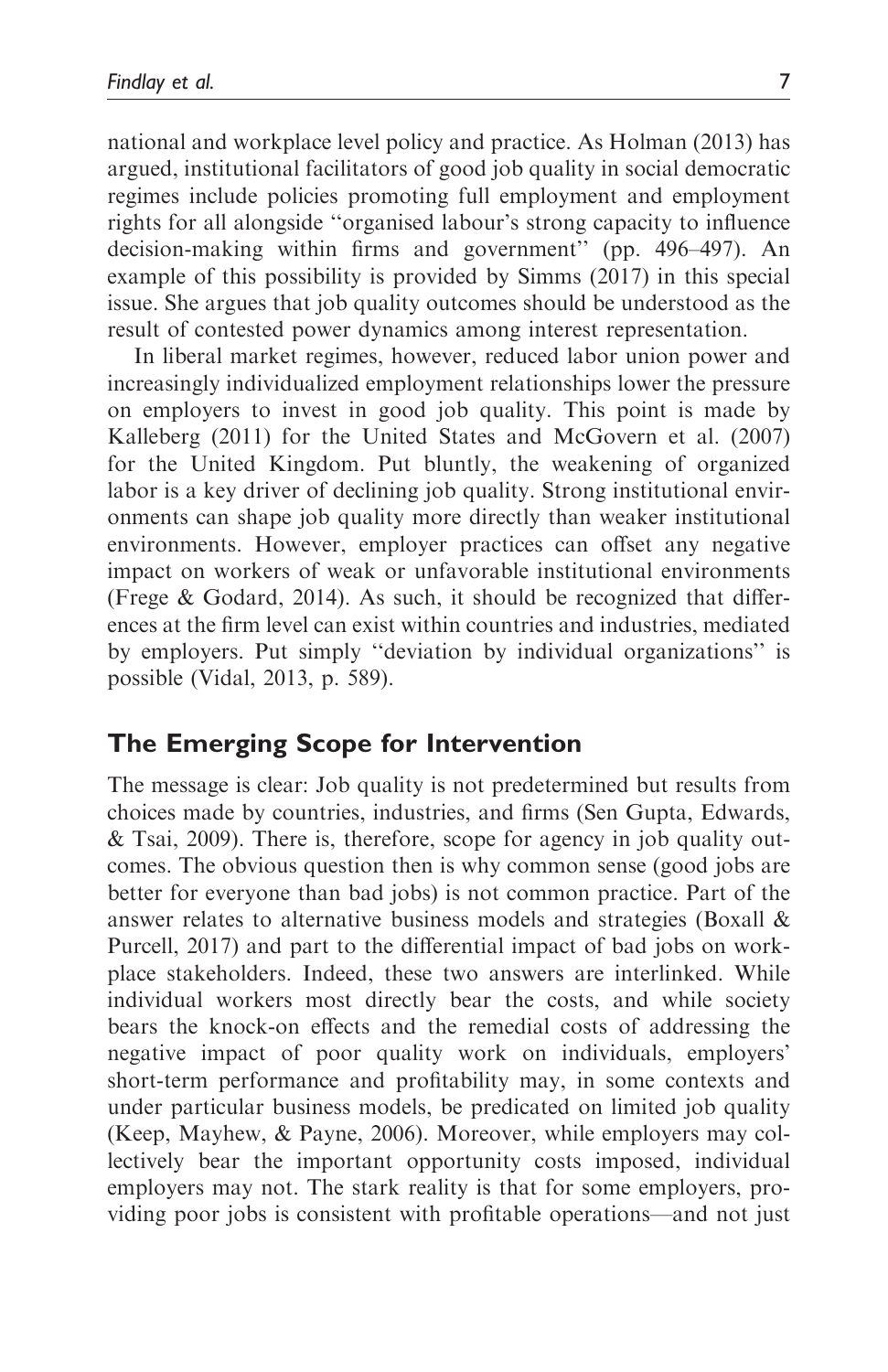in the short term. Where institutional constraints are weak, employers may externalize the costs to welfare and taxation systems and, in terms of financial insecurity and ill health, to workers. For some individual employers, therefore, providing bad jobs makes ''good'' business sense.

Correspondingly, the problems of poor job quality are unlikely to be resolved without intervention. Technological change can and does in some circumstances eliminate such jobs. Similarly, market positioning and employer strategies around service quality can and do drive improvements, as Findlay et al. (2017) argue in this special issue for the Scottish health sector. However, the growth of industries and occupations that are less susceptible to technical change, such as routine interactive and personal service work, limits the technological route to enhanced job quality, and the low-cost driven business models that prevail in many industries and countries are, as employers often argue, inimical to improving job quality. Where there is a strong business case for attracting and utilizing high-quality labor through highquality jobs, market signals are more likely to be sufficient (Skills Australia, 2012). Beyond this possibility, the strongest case for intervention arises from assessing the full costs of poor job quality from a multistakeholder perspective and from consideration of the particular impacts on distinctive sections of the workforce, given that much (but not all) of the burden of poor quality work falls disproportionately on women, the young, temporary workers, and those in involuntary self-employment (Organisation for Economic Co-operation and Development, 2014).

The costs and missed opportunities of poor job quality do not, in themselves, establish a case for intervention. Beyond relying on stakeholders to drive interventions, levels and forms of intervention must be identified that could improve job quality without generating other negative consequences. As Pond (1997) argues,

The prevailing wisdom has been that there is a cruel but inevitable tradeoff between the quality and the quantity of jobs that an economy can generate. The higher the wage offered and the more generous the conditions of employment, the fewer jobs that will exist. (p. 167)

Neoclassical arguments become more prominent in a globalized economy where concerns abound that ''too much'' employment protection can reduce employment levels as employers shift from countries with higher to those with lower employment protection. Beyond such concerns, some commentators argue that bad jobs are employment access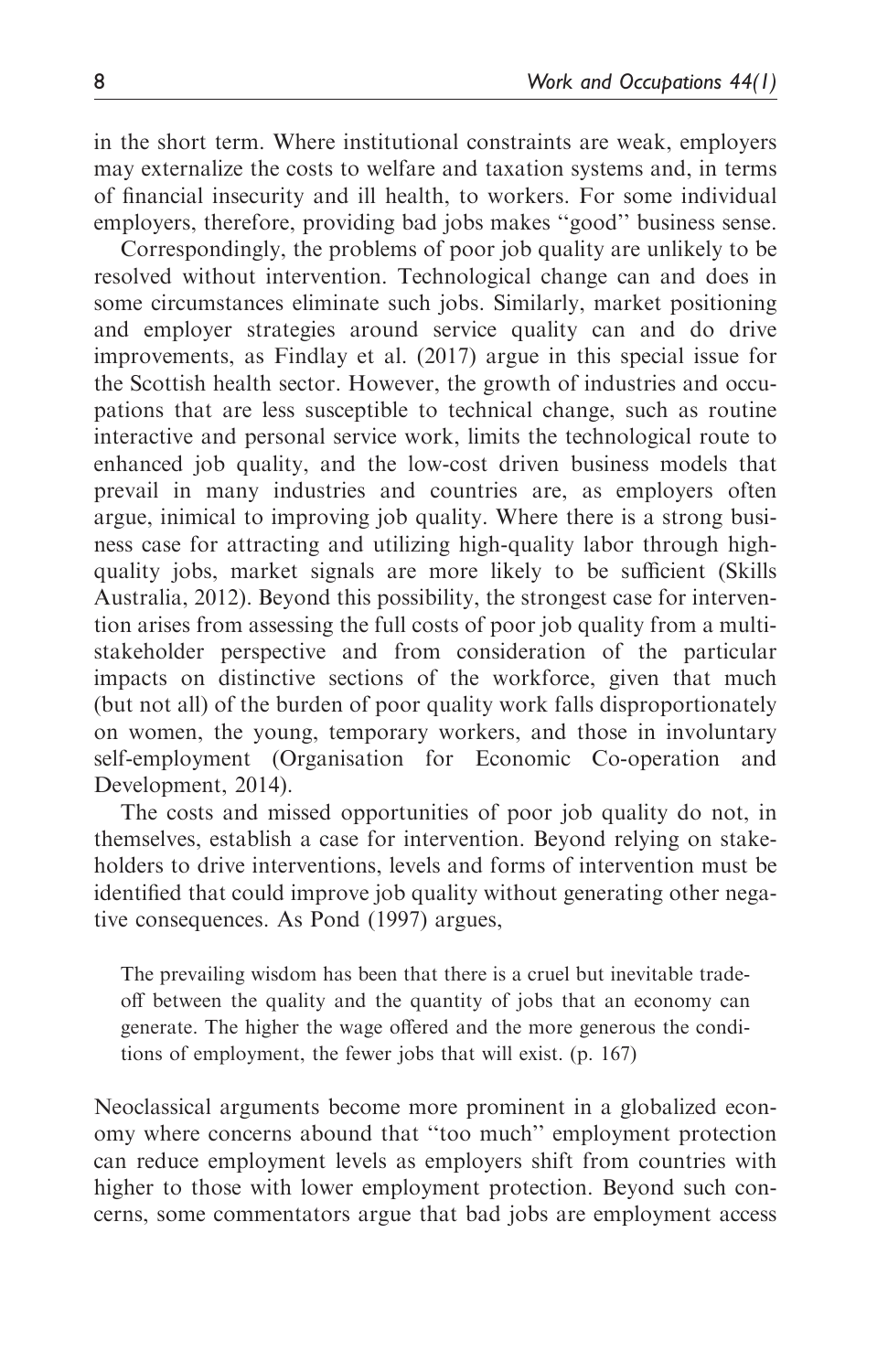points for workers with low human capital, despite evidence that these so-called entry points can become bad job traps (Booth & Snower, 1996; Sarfati, 2015).

The trade-off argument has, however, been refuted in Davoine, Erhel, and Guergoat-Lariviere's (2008) longitudinal analysis of job quality and quantity in EU countries which is cited widely in the 1997 EU's ''more and better jobs'' employment strategy. As these authors note: ''Our empirical results tend to validate this positive view of the link between job quality and quantity. The correlation between employment rates and some components of job quality is positive and significant when longitudinal European data are used'' (p. 8). Job quality interventions need not, therefore, decrease employment. Similarly, research on regulatory interventions has established that the costs and consequences of labor standards are often overstated and that well-designed labor standards may have little or no negative employment effects, allowing considerable scope for variation in these and in wider labor market institutions (for a point-by-point critique of the trade-off argument, see Osterman, 2012).

More pragmatically, for many advanced economies, the option of competing on the basis of poor quality jobs is highly circumscribed. Given demographic characteristics, institutional structures and political imperatives, particularly around concerns over growing inequality, a race to the bottom is a race that they are unlikely to win—certainly not electorally, as the 2016 Brexit result in the United Kingdom illustrates (Warhurst, 2017). The economic case is also now clearer: job quality is part of the solution to economic sustainability, not a barrier to it. There is no necessary clash of policy outcomes in wanting both more jobs and better jobs as part of the route out of crisis and into economic growth. As Eurofound (2016), the agency charged with improving living and working conditions within the EU, states, ''High levels of employment and good economic performance are not achieved by compromising on job quality'' (p. 49).

Acknowledging that interventions may be required and can, at the macro level at least, avoid negative employment effects is an important first step in establishing their credibility. The next step is to understand the drive to intervene. Often this is to remove bad jobs or to make them better. The other is to create or maintain ''good jobs.'' Both can stem from productivist and nonproductivist orientations. The former focuses on improvements as a vehicle for boosting enterprise and economic performance and can, at government level, link with broader developments in industrial, education, and innovation policy. The latter, based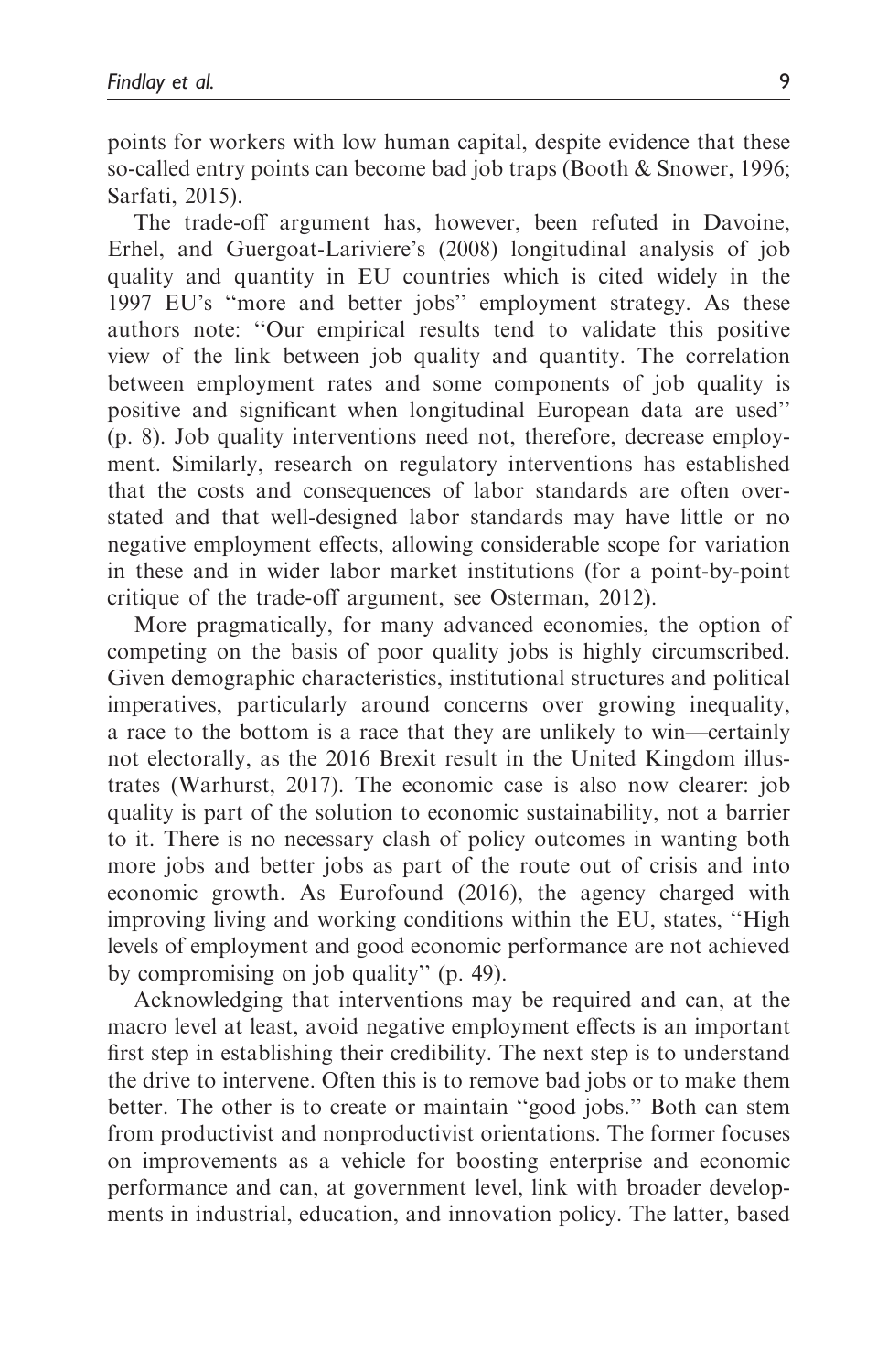on altruism or social responsibility, focuses on decreasing the burden of poor quality work on those who bear it most. The two can be connected. Reducing the burden on individuals may also enhance economic performance directly and indirectly as argued in models of inclusive innovation and growth, and there are emerging examples of policy debates driven by concern over both (Scottish Government, 2014). Both of these drivers affirm that this is a multistakeholder issue. While immediate workplace stakeholders—employers, workers, and unions—are most proximate, inaction at workplace level can drive other stakeholders—community organizations, consumers or service users, and government among others—to pursue change that enhances job quality.

## Targeting Interventions in Job Quality

Targeting intervention involves consideration of who can intervene, where, and with what impact. Relevant stakeholders who can drive change do so in different and sometimes overlapping spheres. There are two different ways of thinking about the loci for intervention.

The first and most straightforward is to consider which jobs, in which sectors, industries, and regions could and should be prioritized for intervention (Carre et al., 2012). In focusing on where bad jobs are to be found, this approach is largely problem driven and remedial in orientation. Targeting specific bad jobs or the components of bad jobs has the benefit of relative conceptual simplicity. Gaining consensus on what makes a bad job is easier to achieve than agreement on what makes a good job. Employment that does not pay a living wage cannot be said to be good (although what constitutes a living wage will vary geographically and demographically); deciding on what level of income constitutes a good job is trickier. For both good and bad jobs, while identifying the job itself is important, it is also crucial to understand the relationship between job quality and job holders given the predominance of certain groups in good and poor quality work (Knox, Warhurst, Nickson, & Dutton, 2015).

The second way of considering loci is more general—should intervention to improve job quality take place inside the workplace or elsewhere, either prior to entering the workplace or parallel to the workplace? While interventions at multiple levels may be the best option to impact on job quality (Pocock & Charlesworth, 2017, this special issue), considering loci discretely allows a greater focus on what specific actors can contribute to job quality interventions.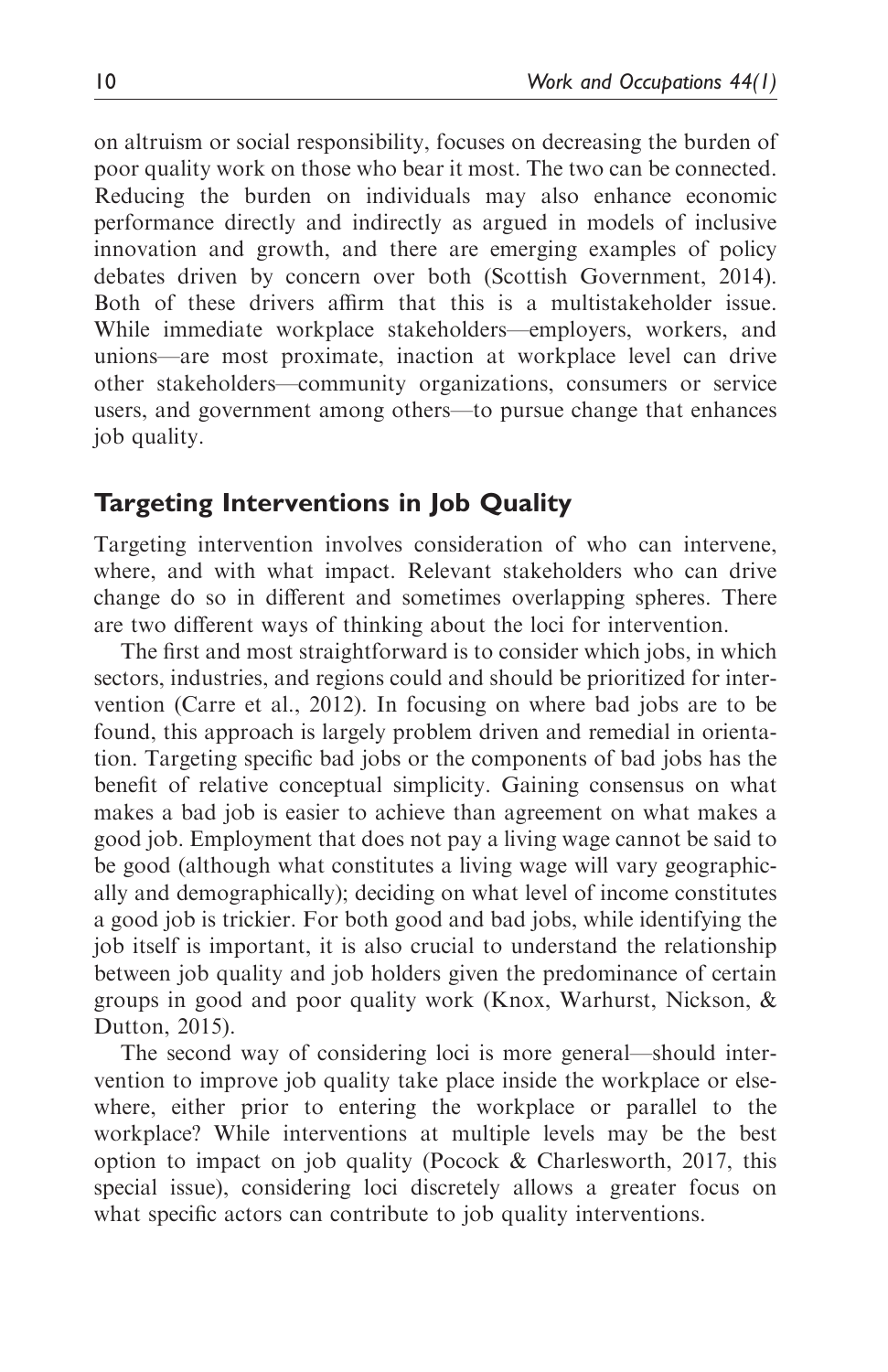#### Workplace Interventions

The most obvious loci in which to address job quality issues is the workplace, and it can happen through a variety of routes. Addressing job quality as an internal workplace stakeholder issue has important attractions, not least in terms of a dialogue that can better define job quality and job quality improvements in context.

Given the asymmetry of power and the contractual nature of the employment relationship, employers are most able to affect job quality interventions. However, employers also have multiple and potentially competing interests. If skill equilibrium theory is correct, a link exists between firms' product market strategies and skills and pay. By taking the ''high road'' and moving into product markets based on quality or innovation rather than cost, firms should be able to raise the pay and skill levels of their employees—although this possibility seem more realizable in manufacturing than services (Lloyd, Warhurst, & Dutton, 2013). In sectors and industries where quality of goods and particularly services is a key strategic priority, high-quality work is an important managerial priority (Findlay et al. 2017, this special issue). Employers can, and do, configure job quality—in terms of pay, contractual stability, training and skills formation, job design, career development opportunities, and so forth—to produce good or at least better jobs. As Metcalf and Dhudwar (2010) note, ''employers determine terms and conditions and how work is organised, including pay, the balance between temporary and permanent work, skill requirements and progression structures'' (p. 1). Employer choices can be driven not only by business models and the need to drive high-quality performance but also by broader concerns over corporate social responsibility and reputation. Unfortunately, the ''low road'' of competing on cost remains attractive to many firms, especially where institutional constraints are weaker. In these organizations, neither business pressures nor employers' orientations are likely to drive improvements in job quality (Lloyd, Mason, & Mayhew, 2008a).

Labor unions have long had a direct interest in improving job quality. Prior to the 1980s, in many of the advanced economies, they played an important role in relation to key dimensions of job quality such as pay and benefits, access to training, occupational health and safety, and employment security. Union absence is strongly associated with poorer job characteristics (Clark, 2005), while union presence is associated with better job characteristics (Hoque, Earls, Conway, & Bacon, 2014). Recently, however, many of the union gains made over decades on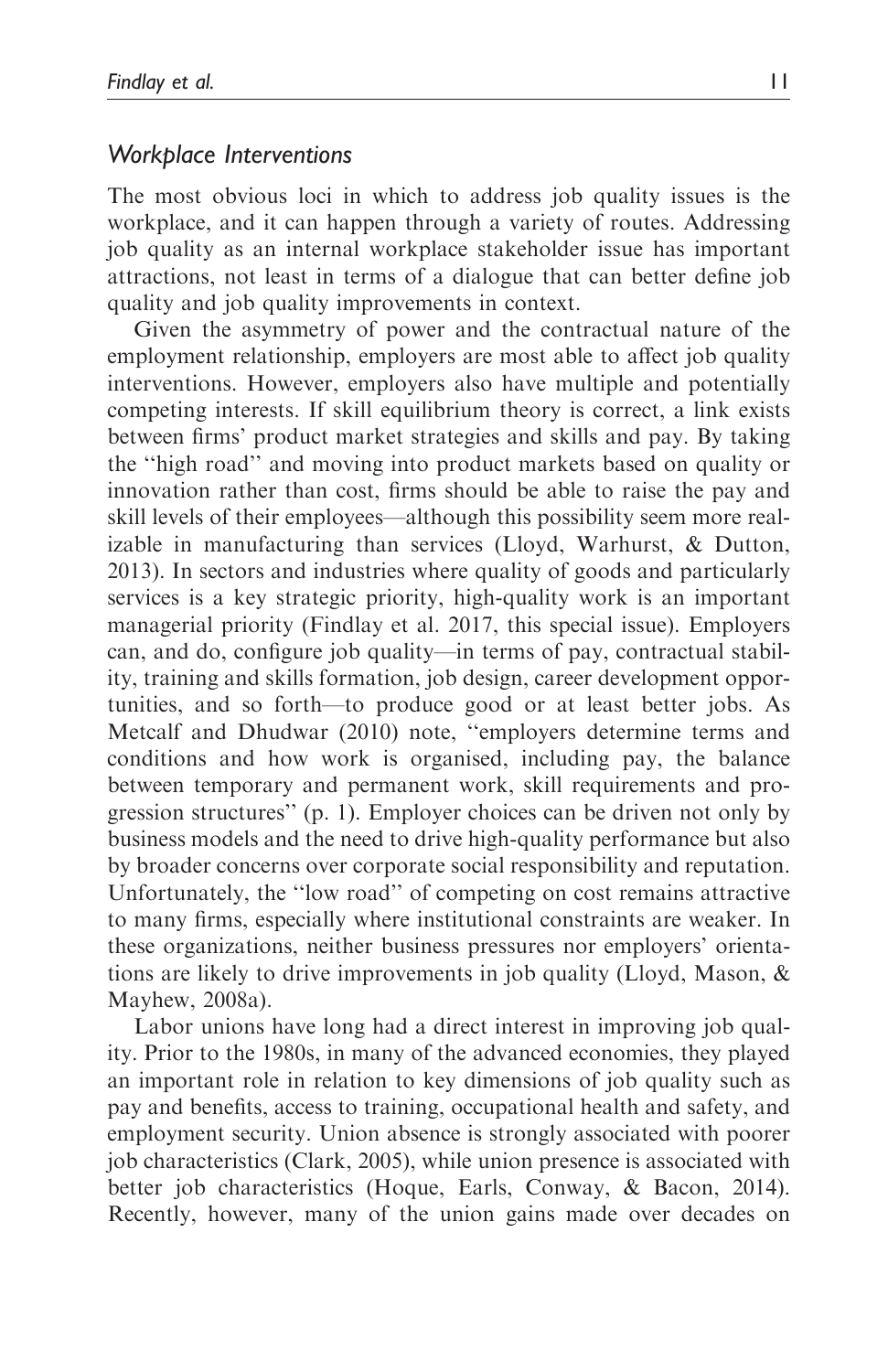job quality have been rolled back with the decline of labor union membership and strength. This process is, however, uneven across and within countries. Where union rights are institutionally secure (Frege & Godard, 2014) or where industrial power has been maintained, unions continue to maintain or even drive up improvements not just through collective bargaining but also through, for example, collaborative work with employers on skills and learning (e.g., Findlay & Warhurst, 2011; Wilson, 2015). Where unions may not have a significant presence, they can adopt innovative organizing strategies often in conjunction with other organizations; one example being London Citizens and U.S. and U.K. unions campaign against low pay in the London hotel industry (Lloyd, Warhurst, & Dutton, 2008b).

Workplace interventions in relation to job quality are, however, highly dependent on the orientation of employers and the relative power of workers, individually or collectively. Where unions are absent, or lack industrial power (Simms, 2017, this special issue; Gregg, Machin, & Fernández-Salgado, 2014), responsibility for creating better jobs has shifted either onto the shoulders of individuals, as we discuss later, or to stakeholders external to the workplace.

## Interventions Outwith the Workplace

There are two possibilities for intervening outwith the workplace. The first is prior to entry to the labor market and, topically, centers on initial education and training for workers and, we would argue, managers. The second is parallel to the workplace and typically centers on action by the state and community organizations.

Interventions prior to the workplace. Education and training is widely considered as a key policy lever for improving opportunity for individuals to access better jobs. In terms of relative risks and rewards, workers have perhaps the strongest interest in improved job quality and can invest in and develop their own human capital to improve their prospects of accessing good quality work. Policy intervention can support and influence individuals to invest in skills, often through public provision and funding, and with the possibility of offering mutual gains for employers and government. As Warhurst and Findlay (2012) have argued,

Under-pinning this supply-side intervention is an assumed causal chain – from workforce development based on increasing workers' skills through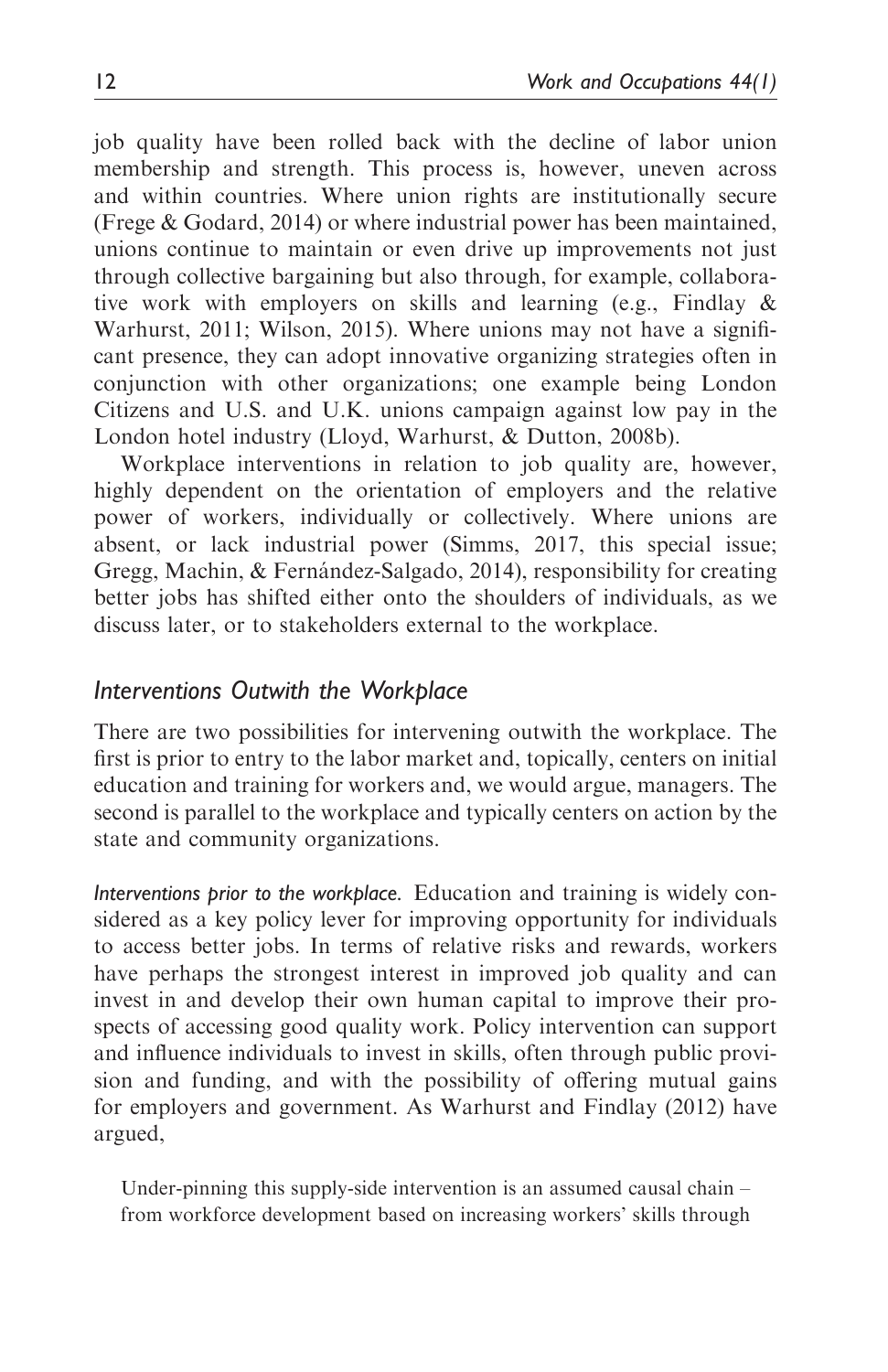organisational development that provides more highly skilled jobs to business development and to a more productive economy. Supply-side intervention in the labour market also avoids the political and operational challenges of more direct government intervention in the management of firms. (pp. 3–4)

However, the education lever has limitations. While better qualifications are associated with higher pay and autonomy, returns to human capital investment are imperfect and differentially distributed (Keep et al., 2006). In addition, while education and training may improve the stock of skills and capabilities available to be deployed in good quality jobs, it cannot address the level of demand for higher skills in better jobs. That is, good jobs have to exist in which these skills are needed, and there is not enough room at the top currently; indeed, the best qualified workers—graduates—often find that they have to trade down to work in nongraduate jobs for lack of sufficient number of appropriate graduatelevel jobs (Tholen, Warhurst, James, & Commander, 2016). In some economies, it is becoming more evident that the stock of good jobs is failing to keep pace with the stock of workers with higher qualifications. Individuals improving their qualification levels is therefore important but not sufficient where employer demand for higher skilled workers is limited (Keep & James, 2012).

Education systems impact on job quality in other important ways. If employer choices play a part in job quality, then what informs these choices should be of analytical concern. One obvious area of interest is management education. The assumption must be that what is taught and what is not taught—matters. The provision of management education orientated to job quality issues varies enormously between countries. For example, Finland and many other Northern European countries have evolved substantial innovation support systems to deliver organizational development to enable technological change and workplace innovation (Ramstad, 2009), whereas the U.K. government has consistently refused to consider such developments. Even worse, in terms of management education, is the degree to which people management is an integral component of taught courses rather than an optional supplement. Some U.K. management schools, for example, Oxford University's Said School, have abandoned teaching human resource management.

Management education, as with the education of workers, has more potential for levering improvements in job quality than is currently being realized. Underpinned by research-based evidence on job quality interventions and the effectiveness of high road business strategies, and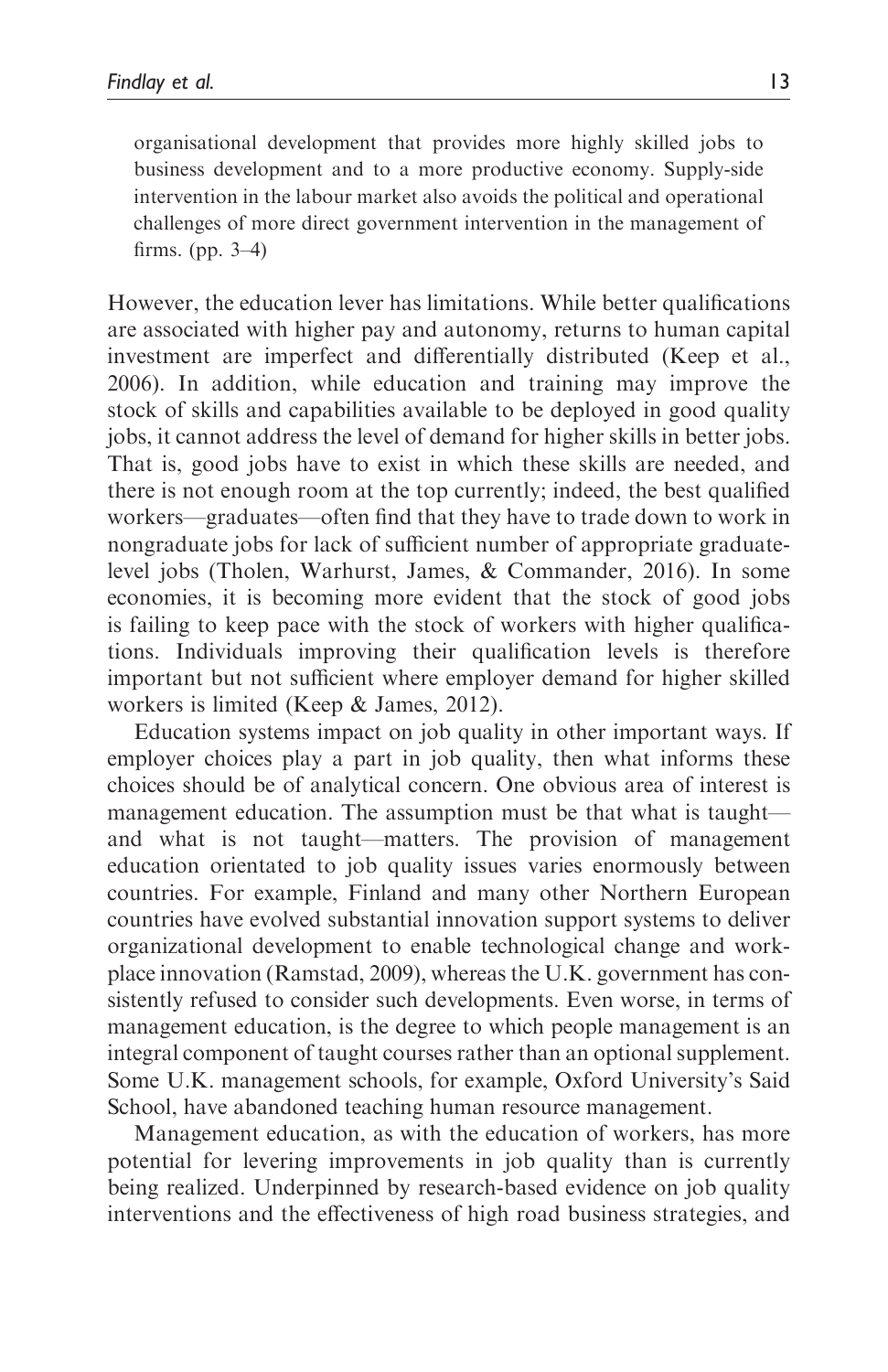encouraged by government, better business education on the costs and consequences of job quality could facilitate greater commitment to job quality and more effective interventions within workplaces.

Interventions parallel to the workplace. Where employers fail to address poor job quality, it provides a strong justification for others to intervene. These external stakeholders include civil society organizations, customers, relevant experts, and government at all levels, whose role has taken on increased prominence as labor union power has declined. Although aiming to improve job quality in the workplace, for many of these stakeholders the locus of intervention is not the workplace.

Over the last two decades, an array of civil society organizations have entered the debate on job quality, working both independently of and alongside labor unions (Bernhardt & Osterman, 2017, this special issue). A plethora of advocacy and campaigning groups—living wage campaigns, fair trade organizations, equalities groups, health-related campaigners, and service users—have responded to discrete job quality problems, often focusing on single-issue campaigns and drawing on a wide stakeholder group. Their campaigns can be aimed not just at government, in terms of enforcing or increasing regulation, but also at employers, focusing on business benefit (Coulson & Bonner 2015; Wills & Linneker, 2014) and the public. This form of activism highlights the link between the economic and social impact of bad jobs and provides an alternative route to influence important dimensions such as low pay, exploitative working conditions, and health and well-being. For example, the U.K. Living Wage campaign has united workers, communities, businesses, unions, and faith groups to address in-work poverty since its inception in 2001 [\(www.livingwage.org.uk](www.livingwage.org.uk)). Other notable examples include consumer initiatives such as Fair Trade (Moore, 2004) and combined safety and environmental campaigns (Meyer, 2009).

Where employers do not, and unions and community groups cannot, address job quality problems, intervention often falls to various levels of state, national, and supranational government and most obviously through legislation. In the Anglo-Saxon countries, Murray and Stewart (2015) note, ''labour law is based on the idea that if working conditions are left to the 'higgling of the market', then socially undesirable and unjust outcomes will result'' (p. 41). Resultant legislation sets and aims to enforce minimum standards that impact on job quality by intervening directly in workplace or job level practice—for example, through minimum wage requirements, antidiscrimination legislation, working time restrictions, health and safety regulation, and employment rights relating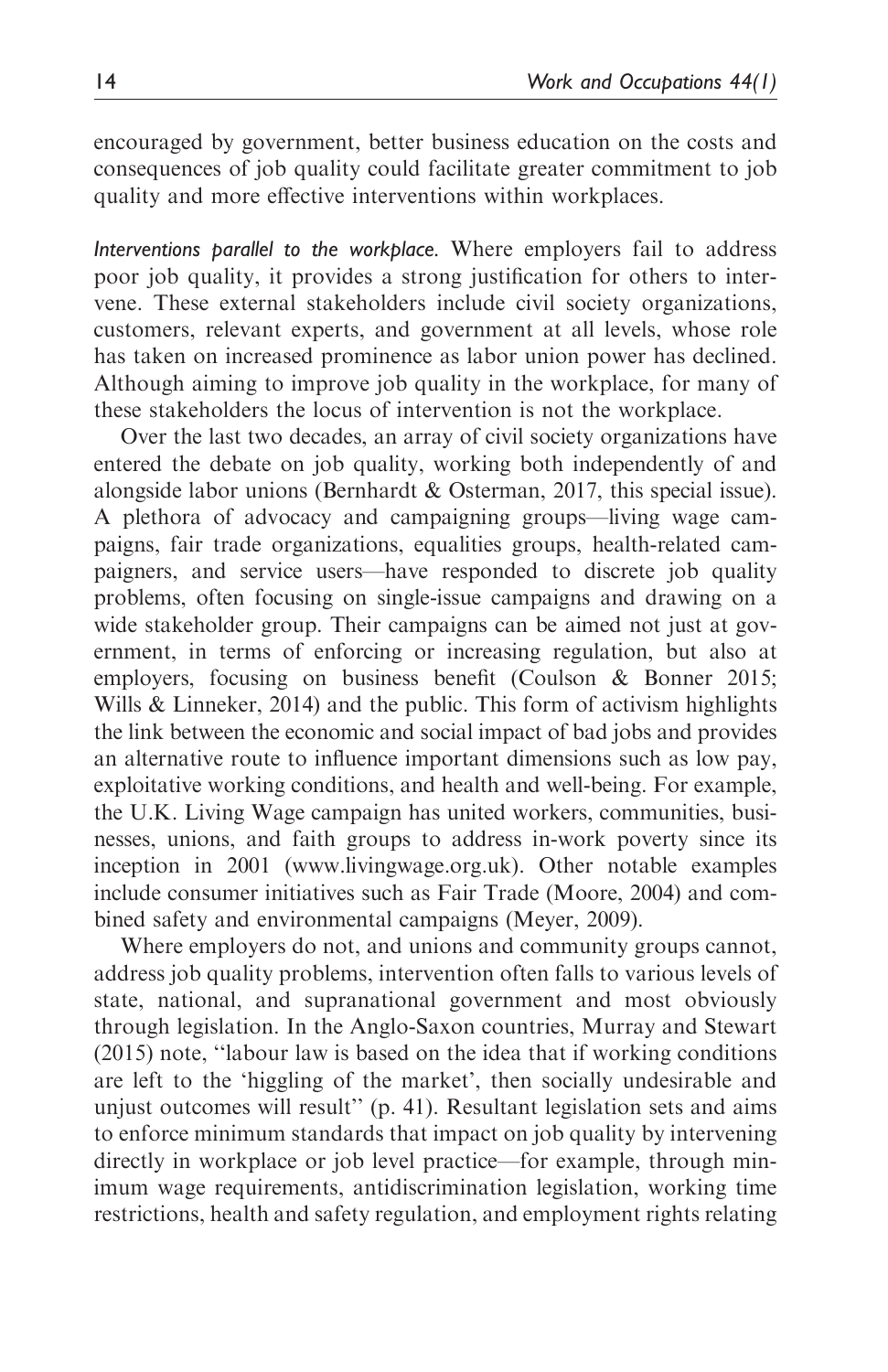to work-life balance. It not only protects workers but can close off the low road and provide a level playing field for business competition. Government may not always intend to influence job quality per se with legislation—as Bosch and Weinkopf (2017, this special issue) argue—but may do so in pursuit of other policy objectives. Broader priorities relating to competitiveness, innovation, education, and inequality can bring policy interventions that indirectly affect job quality.

Legislation, though, is a powerful but imperfect lever: powerful in its reach though often imperfect in its application or enforcement (Kahn-Freund, 1972). Quasi-governmental organizations established to support regulatory interventions have a role in shaping workplace practice in ways that support key dimensions of job quality—such as equalities organizations focusing on access and opportunity and occupational health and safety organizations that promote not just safe but healthier forms of working.

Many of the levers—hard and soft—that government can use to address bad job characteristics are available to support the creation and maintenance of good jobs, but from a more ambitious and positive agenda. Governments can, for example, insert job quality clauses into public procurement contracts for private and voluntary sector contractors; align economic development and business support to a job quality agenda; provide assistance for technological or business system upgrading, especially for smaller or informal businesses, conditional on these being used to support job quality improvements; use industrial policy levers to support competitive strategies that are not based on pure price competition; and use education system levers to drive not just skills and qualifications but expectations of high-quality work into the labor market. Government can pursue integrated policies that aligns workplace practice better with family, community, and civic life, for example, by facilitating support in the reproductive sphere that can improve the interface between work and family life (Pocock & Charlesworth, 2017, this issue). In this respect, governments are more likely to act on job quality where there is pressure for them to do so. A focus on job quality per se is at greater risk of being dismissed as a marginal concern; it is likely to gain more traction with support from a broader constituency of relevant stakeholders.

## Conclusion

The costs and missed opportunities arising from poor job quality do not simply affect workers in bad jobs. Acknowledging the full economic and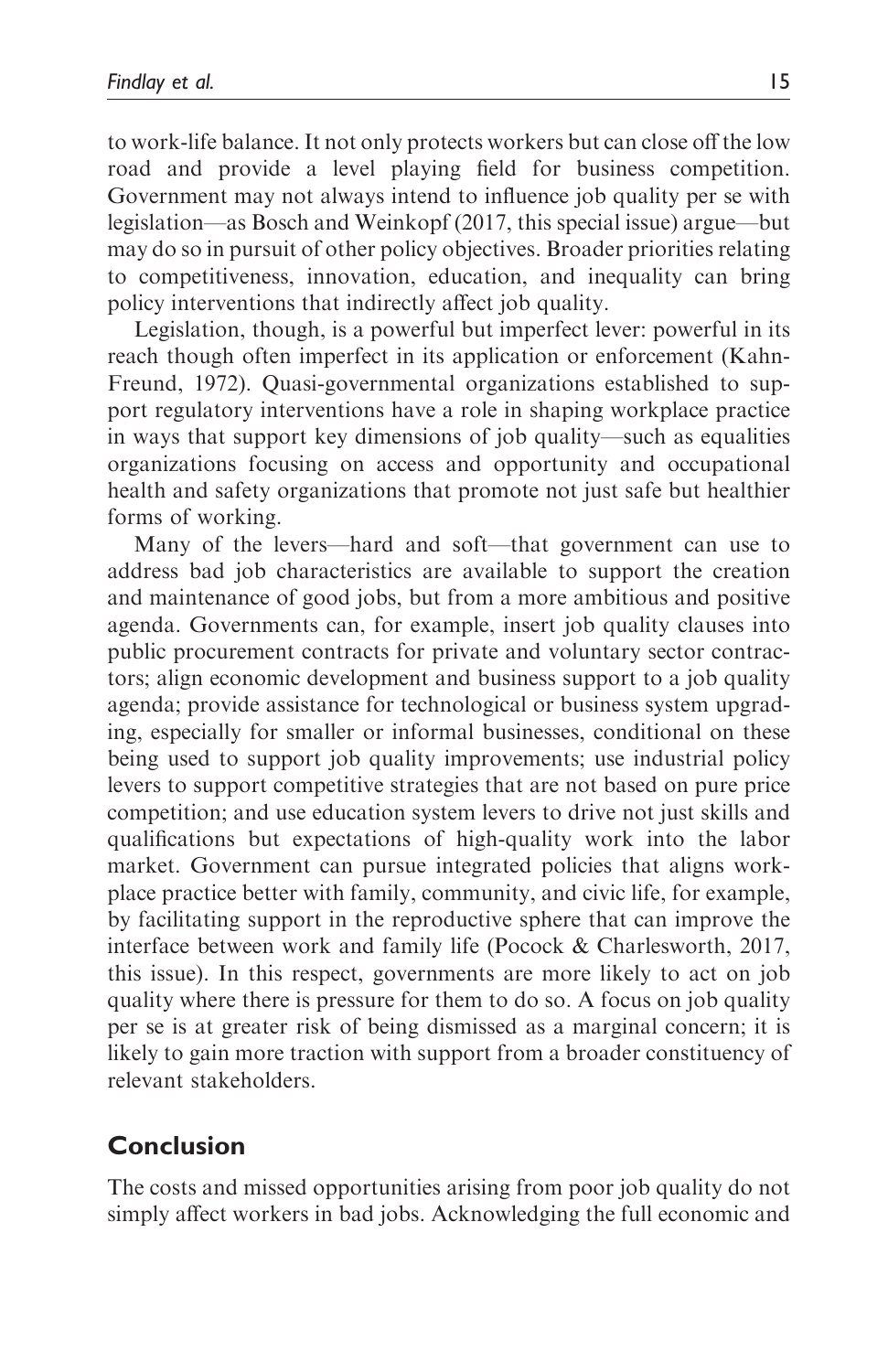social costs imposed by poor job quality in the short and the long term—on workers, employers and society—provides the rationale for interventions to enhance job quality by stakeholders within and outwith the workplace.

In the context of current opportunities, this article has sought to map out the terrain of job quality interventions. Yet, driving and designing effective interventions—to make bad jobs better and support good jobs—is not straightforward and different levers operating in different loci are available to different stakeholders. Agency is possible: levels of job quality are not wholly structurally determined and employers facing similar market conditions can make distinctive choices. These choices may be influenced by institutional factors as well as the drivers for intervention. In regimes in which employer choices are relatively unfettered, however, diminished labor union power and increasingly individualized employment relationships lower the pressure on employers to invest in good job quality.

Legislation and regulation offer greater reach and impact than reliance on individual employer approaches but are largely remedial in orientation and generally target the poorest job characteristics only, and there is often little appetite across governments and businesses for more regulation without external pressure. Moreover, the existence of individual employment protections does not always ensure ready access to effective remedy nor to effective enforcement. While legislation may be the tool of last resort to address bad jobs, its potential to support good jobs is more questionable.

Weaker institutional constraints are at least part of the explanation for a focus on job quality interventions prior to and parallel to the workplace. Yet, interventions by external stakeholders outside of the workplace are less likely to be sensitive to workplace context than welldesigned job quality interventions constructed at workplace level by direct stakeholders. This point does not underplay the potential of nonworkplace interventions and in particular the role of government. National governments and supranational governmental bodies such as the EU are now leading debate about the importance of good jobs for workers, businesses, and society. Intervening to improve job quality, however, requires more than exhortation, and many governments fail to deploy sufficiently or at all the range of levers at their disposal.

In an increasingly globalized world, the challenges of improving job quality are significant. We have argued that there is scope for intervention and evidence that intervention can be effective. Returning to where this article began—renewed policy and academic interest in job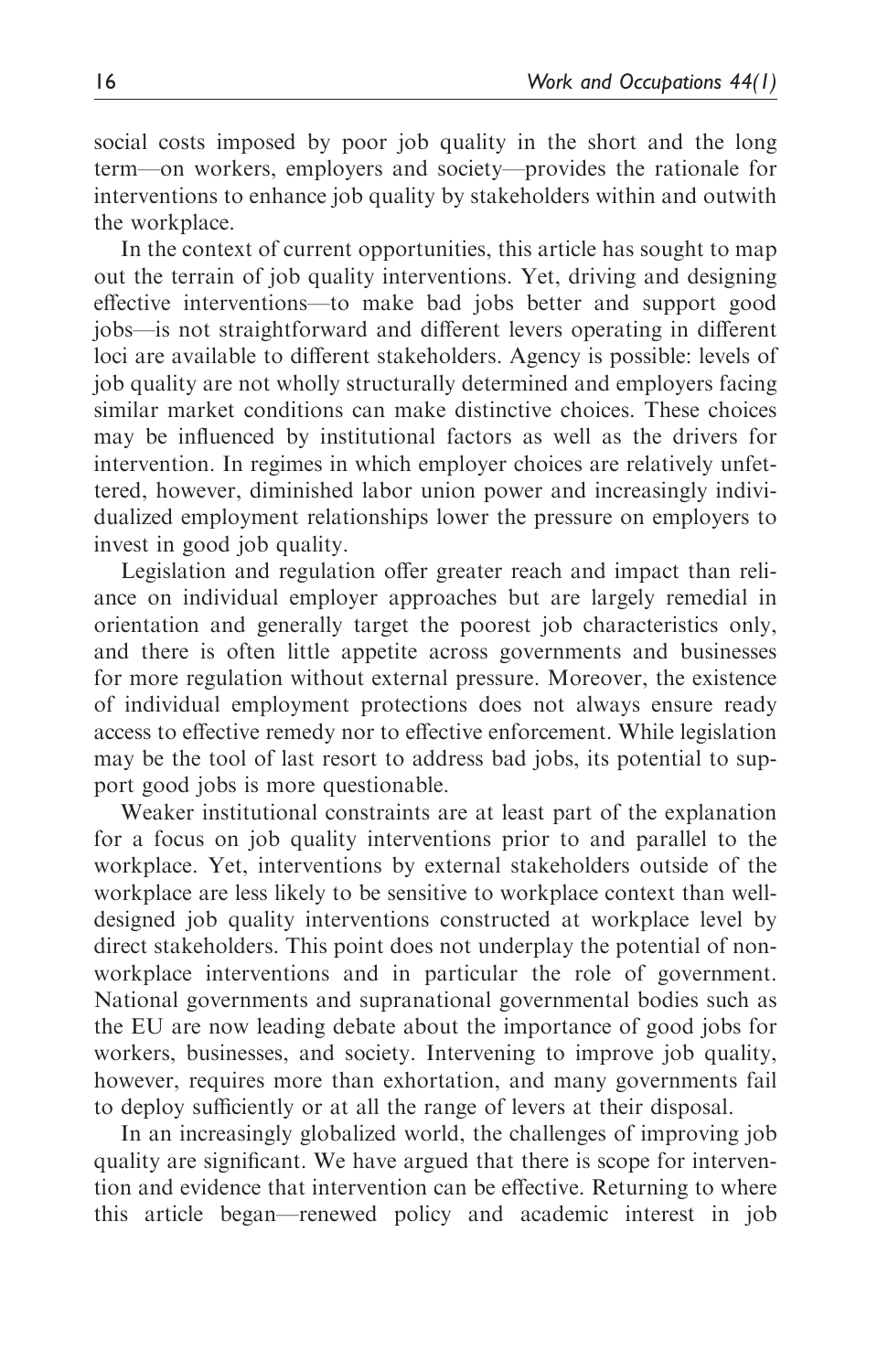quality—there is a pressing need to widen and deepen our knowledge of job quality interventions through empirical work that can explain and evaluate the effectiveness, impact, and sustainability of interventions at every level. The articles in this special issue are part of that task.

#### Declaration of Conflicting Interests

The author(s) declared no potential conflicts of interest with respect to the research, authorship, and/or publication of this article.

#### Funding

The author(s) disclosed receipt of the following financial support for the research, authorship, and/or publication of this article: The authors would like to thank the UK's Economic and Social Research Council for funding the Making Bad Jobs Better seminar series from which much of this special issue emerges (10.13039/501100000269 1234567).

#### **References**

- Alasoini, T. (2009). Strategies to promote workplace innovation: A comparative analysis of nine national and regional approaches. Economic and Industrial Democracy, 30(4), 614–642.
- Bernhardt, A., & Osterman, P. (2017). Organizing for good jobs: Recent developments and new challenges. Work and Occupations, 44(1), 89–112.
- Booth, A. L., & Snower, D. J. (1996). Acquiring skills. Cambridge, England: Cambridge University Press.
- Braverman, H. (1974). Labor and monopoly capital. New York, NY: Monthly Review Press.
- Bosch, G., & Weinkopf, C. (2017). Reducing wage inequality: The role of the state in improving job quality. Work and Occupations, 44(1), 68–88.
- Boxall, P., & Purcell, J. (2017, forthcoming). Human resource management and job quality. In C. Warhurst, C. Mathieu & R. Dwyer (Eds.), Oxford handbook of job quality. Oxford, England: Oxford University Press.
- Carré, F., Findlay, P., Tilly, C., & Warhust, C. (2012). Job quality: Scenarios, analysis and interventions. In C. Warhurst, F. Carré, P. Findlay  $&$  C. Tilly (Eds.), Are bad jobs inevitable? (pp. 1–22). Basingstoke, England: Palgrave.
- Chandola, T. (2010). Stress at work. London, England: British Academy, Policy Centre Publications.
- Clark, A. E. (2005). Your money or your life: Changing job quality in OECD countries. British Journal of Industrial Relations, 43(3), 377–400.
- Coulson, A. B., & Bonner, D. (2015). Living wage employers: Evidence of UK business cases. Glasgow, Scotland: Living Wage Foundation.
- Davoine, L., Erhel, C., & Guergoat-Lariviere, M. (2008). Monitoring quality in work: European Employment Strategy indicators and beyond. International Labour review, 147(2–3), 163–198.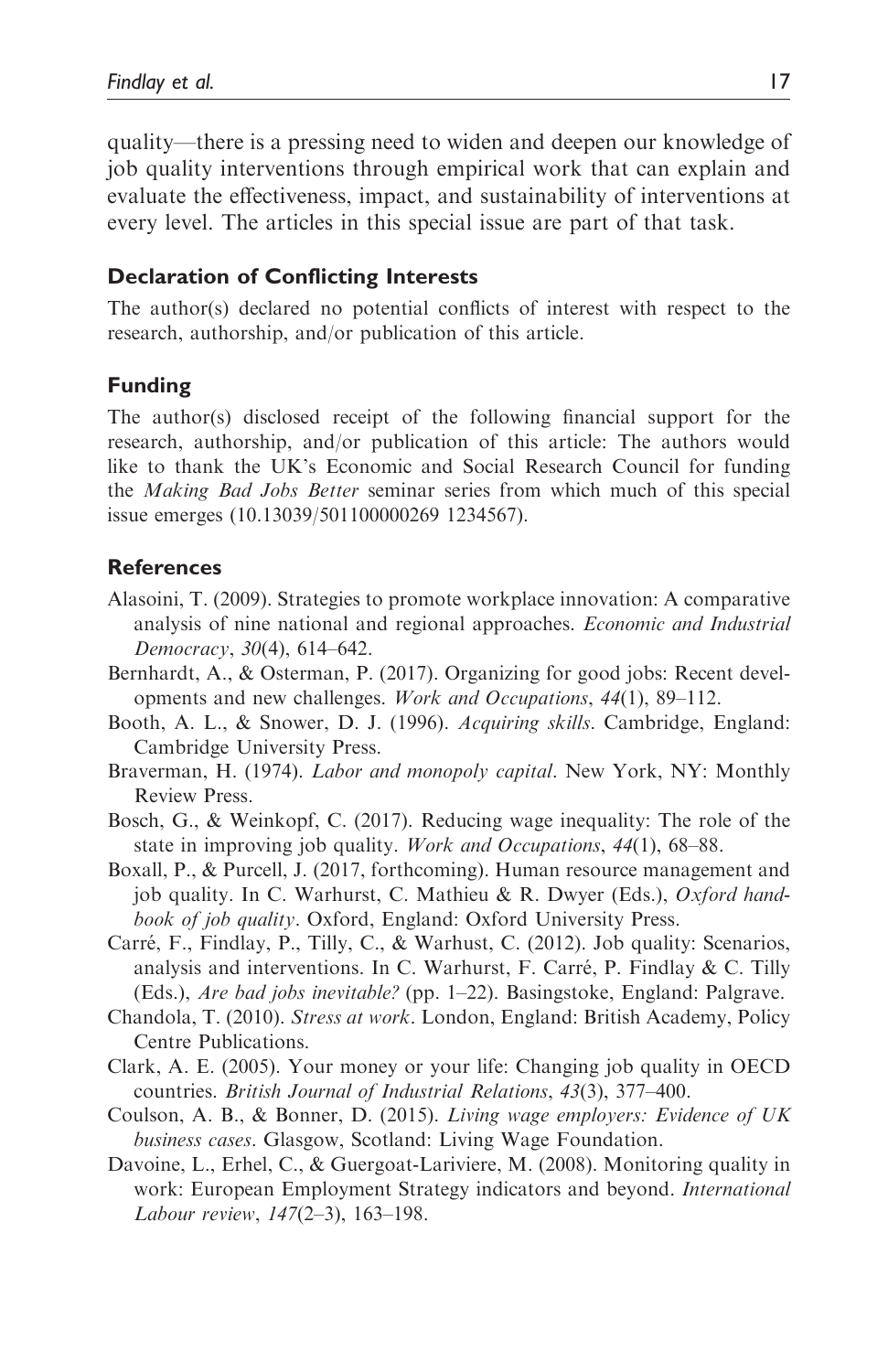- Economic Policy Institute. (2016). A real agenda for working people. Retrieved from [http://www.epi.org/workers-agenda/?mc\\_cid](http://www.epi.org/workers-agenda/?mc_cid=b9f35f7283&mc_eid=70deaf809c)=[b9f35f7283&mc\\_eid](http://www.epi.org/workers-agenda/?mc_cid=b9f35f7283&mc_eid=70deaf809c)=[70deaf809c](http://www.epi.org/workers-agenda/?mc_cid=b9f35f7283&mc_eid=70deaf809c)
- Erhel, C., & Guergoat-Larivière, M. (2016). Innovation and job quality regimes: A joint typology for the EU. (QuInnE working paper, WP 5-2-2016). Retrieved from<http://quinne.eu/>
- Eurofound. (2016). Living and working in Europe. Rue Mercier, Luxembourg: Publications Office of the European Union.
- European Commission. (2012). Europe 2020. Retrieved from [http://ec.europa.](http://ec.europa.eu/europe2020) [eu/europe2020](http://ec.europa.eu/europe2020)
- Fair Work Convention. (2016). Fair Work Framework 2016. Edinburgh, Scotland: Scottish Government. Retrieved from www.fairworkconvention.scot
- Findlay, P., Kalleberg, A. L., & Warhurst, C. (2013). The challenge of job quality. Human Relations, 66(4), 441–451.
- Findlay, P., Lindsay, C., McQuarrie, J., Bennie, M., Corcoran, E. D., & Van Der Meer, R. (2017). Employer choice and job quality: Workplace innovation, work redesign, and employee perceptions of job quality in a complex health-care setting. Work and Occupations, 44(1), 113-136.
- Findlay, P., Lindsay, C., McQuarrie, J., Pascoe-Deslauriers, R., Findlay, J., & Smart, A. (2016). Harnessing knowledge, research and networks to drive fair, innovative and transformative work (FITwork) in Scotland. Glasgow, Scotland: University of Strathclyde.
- Findlay, P., & Warhurst, C. (2011). Union learning funds and trade union revitalization: a new tool in the toolkit? British Journal of Industrial Relations, 49(s1), s115–s134.
- Frege, C. M., & Godard, J. (2014). Varieties of capitalism and job quality: The attainment of civic principles at work in the United States and Germany. American Sociological Review, 79(5), 942–965.
- Gallie, D. (Ed.). (2007). *Employment regimes and the quality of work*. Oxford, England: Oxford University Press.
- Gautie, J., & Schmitt, J. (Eds.). (2009). Low wage work in the wealthy world. New York, NY: Russel Sage Foundation.
- Green, F. (2009). Job quality in Britain (UKCES Praxis Paper No. 1). Wathupon-Dearne. England: UK Commission for Employment and Skills.
- Green, A., & Owen, D. (2006). The geography of poor skills and access to work. York, England: Joseph Rowntree Foundation.
- Gregg, P., Machin, S., & Fernández-Salgado, M. (2014). Real wages and unemployment in the big squeeze. Economic Journal, 124, 408–432.
- Grimshaw, D., & Carroll, M. (2008). Improving the position of low-wage workers through new coordinating institutions: The case of public hospitals. In C. Lloyd, G. Mason & K. Mayhew (Eds.), Low-wage work in the United Kingdom (pp.. 168–210). New York, NY: Russell Sage Foundation.
- Grote, G., & Guest, D. (2017). The case for reinvigorating quality of working life research. Human Relations, 70(2), 149–167.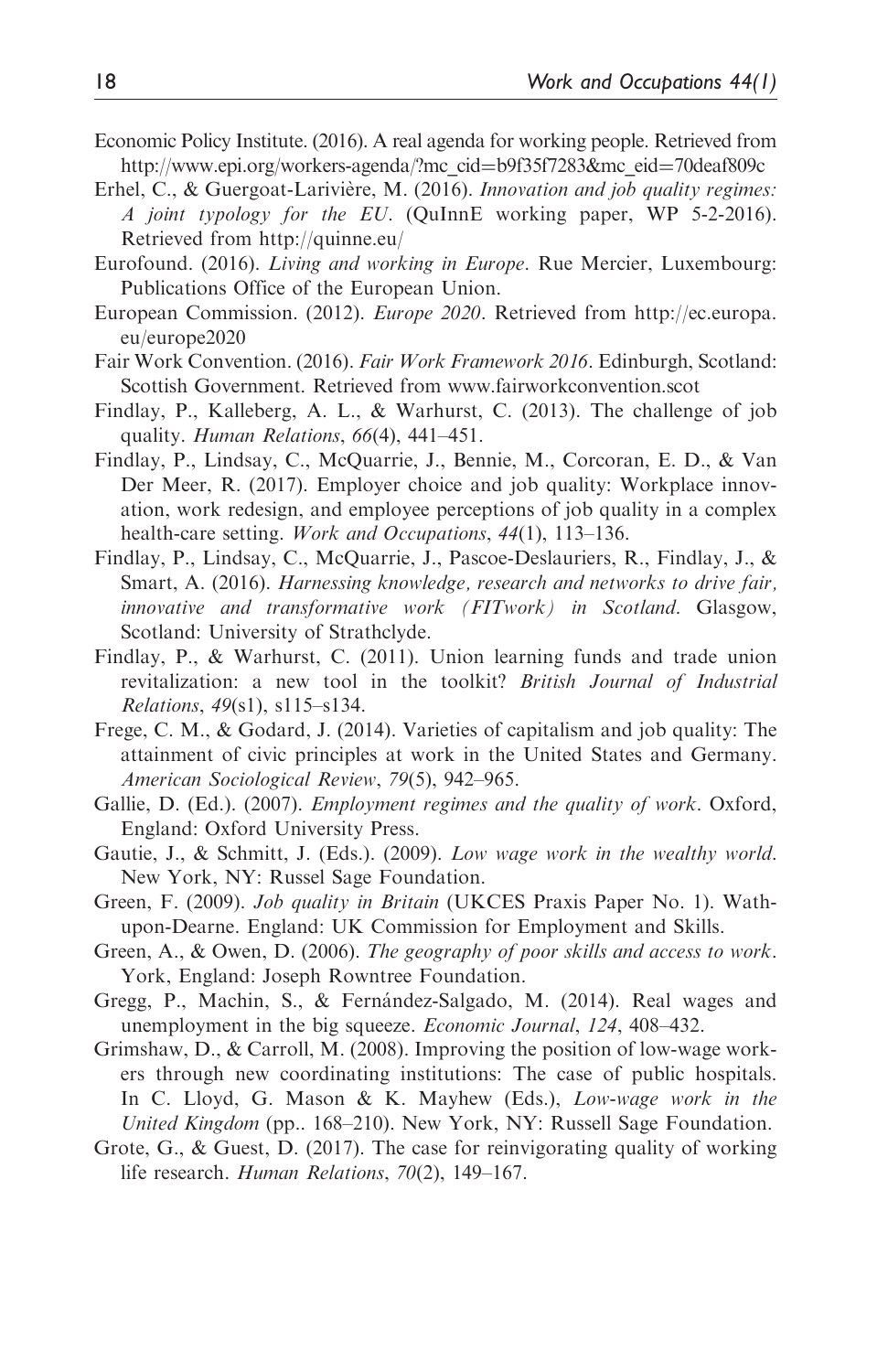- Hiltonsmith, R., & Daly, L. (2014). Underwriting good jobs. New York, NY: Demos.
- Holman, D. (2013). Job types and job quality in Europe. Human Relations, 66(4), 475–502.
- Holzer, H. (2011). Raising job quality and skills for American workers (Discussion Paper 2011-10). Washington, DC: The Hamilton Project, Brookings Institution.
- Hoque, K., Earls, J., Conway, N., & Bacon, N. (2014). Union representation, collective voice and job quality: An analysis of a survey of union members in the UK finance sector. Economic and Industrial Democracy. Advance online publication. doi:10.1177/0143831X14555707
- Hurley, J., Fernández-Macías, E., Antón, J., Muñoz de Bustillo Llorente, R., Anxo, D., Franz, C., ... Kambayashi, R. (2015). Upgrading or polarisation? Long-term and global shifts in the employment structure: European Jobs Monitor 2015 (Report No. EF1516). Dublin, Ireland: Eurofound.
- Kahn-Freund, O. (1972). Labour and the law. London, England: Stevens.
- Kalleberg, A. L. (2011). Good jobs, bad jobs. New York, NY: Russell Sage Foundation.
- Keep, E., & James, S. F. (2012). Are skills the answer to bad jobs? Incentives to learn at the bottom end of the labour market. In C. Warhurst, F. Carre, P. Findlay & C. Tilly (Eds.), Are Bad jobs Inevitable? Trends, Determinants and Responses to Job Quality in the Twenty-First Century (pp.. 240–254). Basingstoke: Palgrave Macmillan.
- Keep, E., Mayhew, K., & Payne, J. (2006). From skills revolution to productivity miracle: Not as easy as it sounds? Oxford Review of Economic Policy, 22(4), 539–559.
- Knox, A., Warhurst, C., Nickson, D., & Dutton, E. (2015). More than a feeling: Using hotel room attendants to improve understanding of job quality. The International Journal of Human Resource Management, 26(12), 1547–1567.
- Leschke, J., Watt, A., & Finn, M. (2012). Job quality in the crisis: An update of the job quality index (JQI) (ETUI-REHS Research Department Working Paper No. 2012.07). Brussels, Belgium: European Trade Union Institute.
- Lloyd, C., Mason, G., & Mayhew, K. (Eds.). (2008a). Low-wage work in the United Kingdom. New York, NY: Russell Sage Foundation.
- Lloyd, C., Warhurst, C., & Dutton, E. (2008b). The national minimum wage and the UK hotel industry: The case of room attendants. Sociology, 42(6), 1228–1236.
- Lloyd, C., Warhurst, C., & Dutton, E. (2013). The weakest link? Product market strategies, skill and pay in the hotel industry. Work, Employment and Society, 27(2), 254–271.
- McGovern, P., Hill, S., Mills, C., & White, M. (2007). Market, class and employment. Oxford, England: Oxford University Press.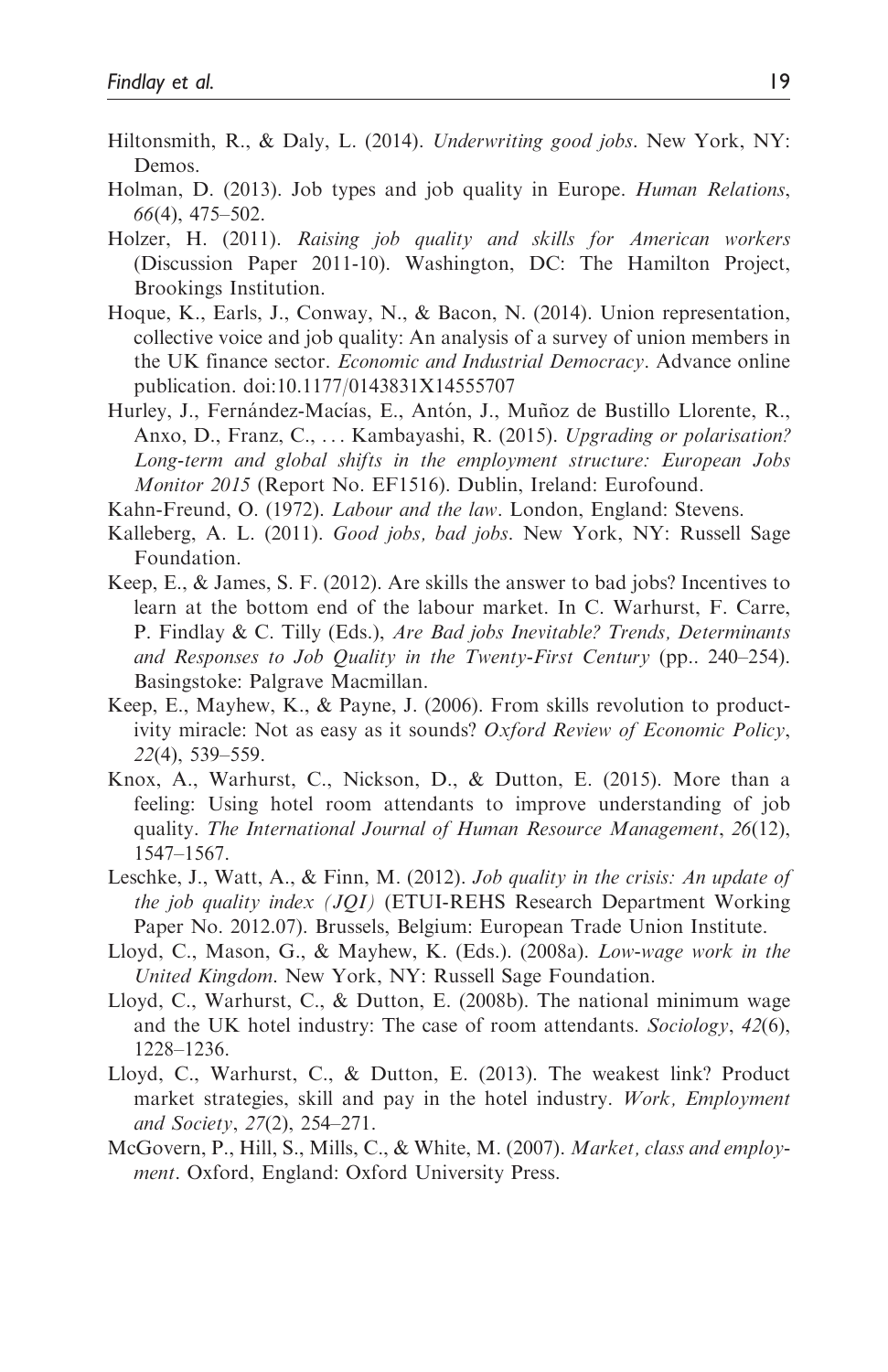- Metcalf, A., & Dhudwar, A. (2010). Employers role in the low pay/no pay cycle. York, England: Joseph Rowntree Foundation.
- Meyer, K. (2009). Corporate strategies under pressures of globalisation: Global focusing. Strategic Change, 18(5–6), 195–207.
- Moore, G. (2004). The Fair Trade movement: Parameters, issues and future research. Journal of Business Ethics, 53(1–2), 73–86.
- Muñoz de Bustillo, R., Fernández-Macías, E., Antón, J. I., & Esteve, F. (2011). Measuring more than money. Cheltenham, England: Edward Elgar.
- Murray, J., & Stewart, A. (2015). Regulating for job quality? Wages and working time under Australian labour law. In A. Knox & C. Warhurst (Eds.), Job quality in Australia. Annandale, NSW: Federation Press.
- Organisation for Economic Co-operation and Development. (2014). How good is your job? Measuring and assessing job quality. OECD Employment Outlook 2014. Paris: Author.
- Osterman, P. (2012). Job quality in America: The myths that block action. In C. Warhurst, F. Carré, P. Findlay, & C. Tilly (Eds.), Are bad jobs inevitable? (pp. 45–60). New York, NY: Palgrave.
- Osterman, P., & Shulman, B. (2011). Good jobs America. New York, NY: Russell Sage Foundation.
- PEPSO. (2015). The precarity penalty: Employment precarity's impact on individuals, families and communities, and what to do about it. Poverty and employment precarity in Southern Ontario. Toronto, Canada: McMaster University.
- Pocock, B., & Charlesworth, S. (2017). Multilevel work–family interventions: Creating good-quality employment over the life course. Work and Occupations, 44(1), 23–46.
- Pond, C. (1997). Building full employment without low pay. In J. Philpott (Ed.), Working for full employment. London, England: Routledge.
- Ramstad, E. (2009). Promoting performance and quality of working life simultaneously. International Journal of Productivity and Performance Management, 58(5), 533–553.
- Rothstein, J. (2012). When good jobs go bad: The declining quality of auto work in the global economy. In C. Warhurst, F. Carré, P. Findlay,  $\&$ C. Tilly (Eds.), Are bad jobs inevitable? (pp. 128–142). New York, NY: Palgrave.
- Sarfati, H. (2015). In it together: Why less inequality benefits all. International Social Security Review, 68(4), 115–117.
- Scottish Government. (2014). One Scotland-Programme for Government 2014–15. Retrieved from [www.gov.scot/Publications/2014/11/6336/down](www.gov.scot/Publications/2014/11/6336/downloads#res-1)[loads#res-1](www.gov.scot/Publications/2014/11/6336/downloads#res-1)
- Scottish Parliament Economy, Enterprise and Tourism Committee. (2016). Taking the high road—Work, wages and wellbeing in the Scottish labour market (SP Paper 874). Edinburgh, Scotland: Scottish Parliament.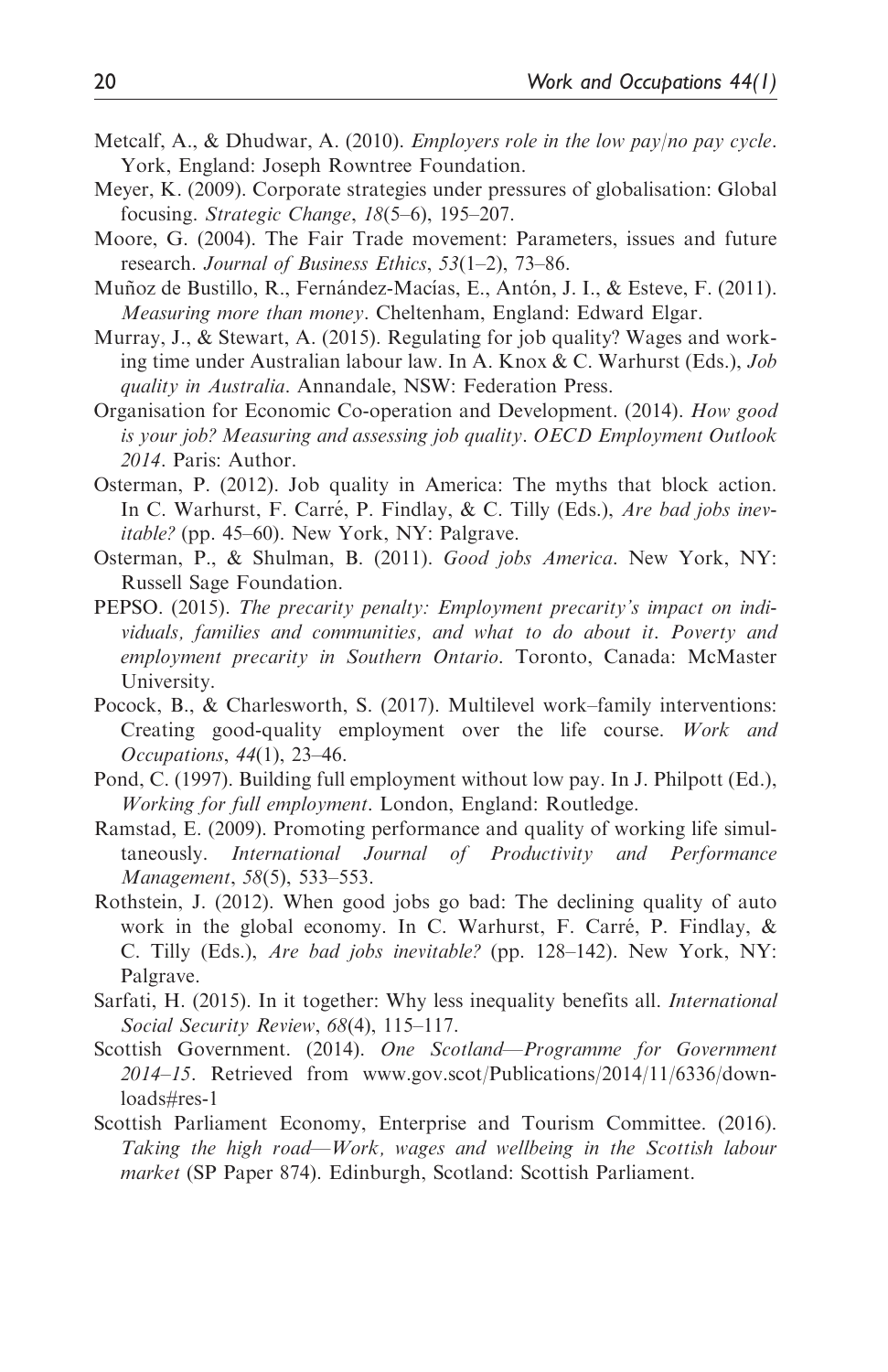- Sen Gupta, S., Edwards, P., & Tsai, C. J. (2009). The good, the bad, and the ordinary: Work identities in ''good'' and ''bad'' jobs in the United Kingdom. Work and Occupations, 36(1), 26–55.
- Simms, M. (2017). Unions and job quality in the UK: Extending interest representation within regulation institutions. Work and Occupations, 44(1), 47–67.
- Sisson, K. (2014). The UK Productivity Puzzle Is employment relations the missing piece? (Acas Policy Discussion Paper). London, England: ACAS.
- Skills Australia. (2012). Better use of skills, better outcomes: Australian case studies. Canberra, Australia: Commonwealth of Australia.
- Tholen, G., Warhurst, C., James, S., & Commander, J. (2016). Higher education, graduate skills and the skills of graduates: The case of graduates as residential sales estate agents. British Educational Research Journal, 42(3), 508–523.
- Tomlinson, M., & Walker, R. (2010). Recurrent poverty. York, England: Joseph Rowntree Foundation.
- Vidal, M. (2013). Low-autonomy work and bad jobs in post-Fordist capitalism. Human Relations, 66, 587–612.
- Warhurst, C. (2017). Accidental tourists: Brexit and its toxic employment underpinnings. Socio-Economic Review, 1, 13–19.
- Warhurst, C., & Findlay, P. (2012). More effective skills utilisation: Shifting the terrain of skills policy in Scotland (SKOPE Research Paper no.107). Cardiff, England: University of Cardiff.
- Warhurst, C., & Knox, A. (2015). Why the renewed interest in job quality? In A. Knox & C. Warhurst (Eds.), *Job quality in Australia*. Annandale, NSW: Federation Press.
- Wills, J., & Linneker, B. (2014). In-work poverty and the living wage in the United Kingdom: A geographical perspective. Transactions of the Institute of British Geographers, 39(2), 182–194.
- Wilson, T. (2015). UnionLearn and Union Learning: A review of the first ten years of UnionLearn. London, England: Trades Union Congress.
- Wright, S. (2015). Challenges in researching job quality. In A. Knox & C. Warhurst (Eds.), Job quality in Australia. Annandale, NSW: Federation Press.

#### Author Biographies

Patricia Findlay is a professor of Work and Employment Relations and director of the Scottish Centre for Employment Research, University of Strathclyde Business School. Her recent interests span workplace innovation (<www.innovatingworks.org.uk>), job quality, skills, and employer– employee partnerships. She is a member of, and Academic Adviser to, Scotland's Fair Work Convention.